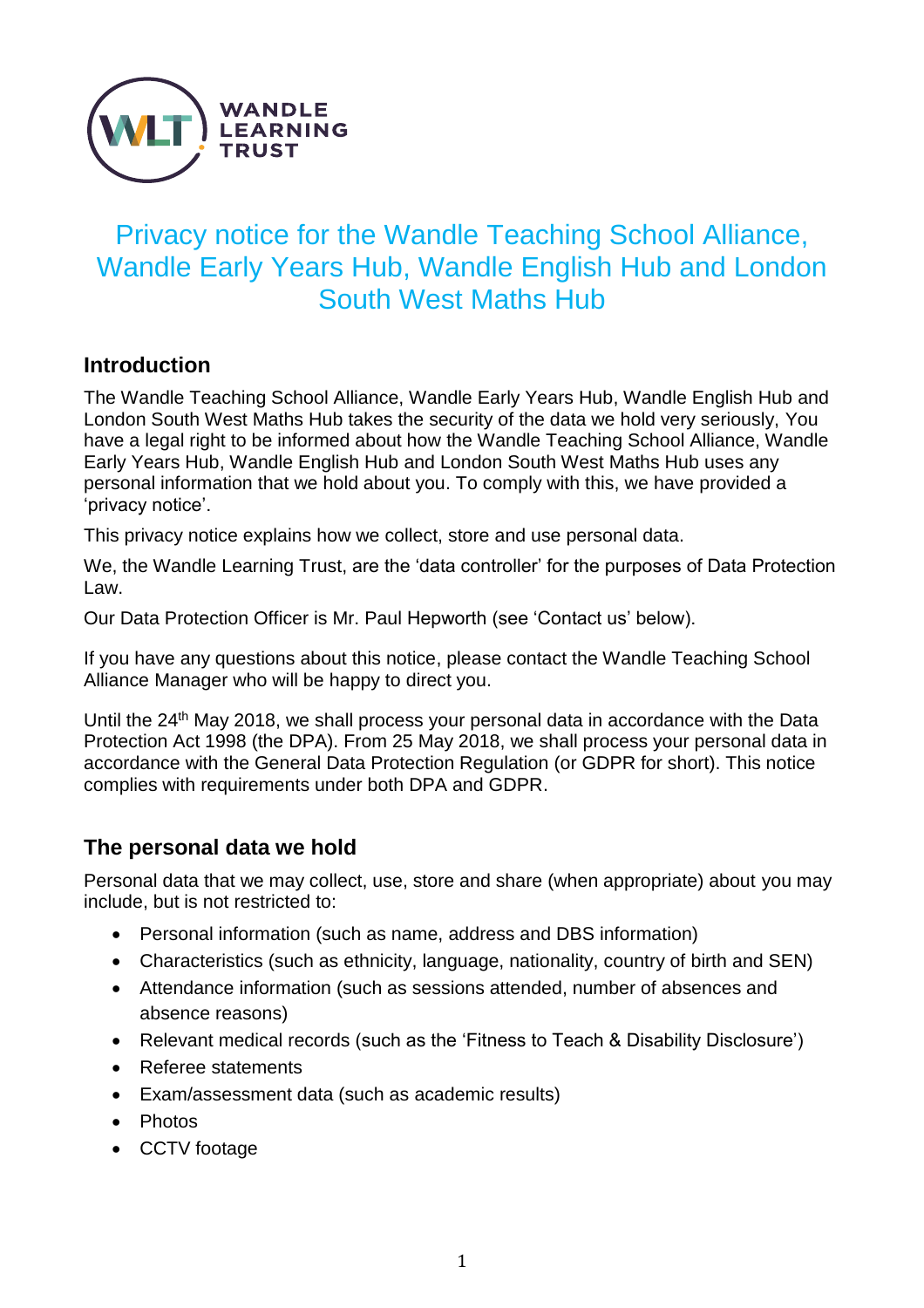We may also hold data that we have received from other organisations, including other educational providers, UCAS, the Department for Education and the National College for Teaching and Leadership.

### **Why we use this data**

We use this data to help run the Wandle Teaching School Alliance, Wandle Early Years Hub, Wandle English Hub and London South West Maths Hub, including:

- to keep you informed about the course/programme you have signed up for
- to keep you informed about future courses/programmes
- to check eligibility for entry onto courses/programmes
- to be able to run courses/events
- to be able to carry out school-to-school support
- for safeguarding reasons
- to track how well the Wandle Teaching School Alliance, Wandle Early Years Hub and London South West Maths Hub are performing
- to carry out research
- to comply with the law regarding data sharing

# **Our legal basis for using this data**

We only collect and use your personal data as permitted by law.

Mostly, we process it where:

- we need to comply with a legal obligation
- we need it to perform an official task in the public interest
- we have obtained consent to use it in a certain way

Sometimes, we may also process your personal data in situations where:

• we need to protect the individual's vital interests (or someone else's interests)

Where we have obtained consent to use your personal data, this consent can be withdrawn at any time. We will make this clear when we ask for consent. If you wish to withdraw your consent then please email the Wandle Teaching School Alliance Manager at [schoolalliance@chesterton.wandsworth.sch.uk.](mailto:schoolalliance@chesterton.wandsworth.sch.uk)

Some of the reasons listed above for collecting and using your personal data overlap, and there may be several grounds which justify our use of this data.

# **Collecting this information**

While the majority of information we collect about you is mandatory, there is some information that can be provided voluntarily.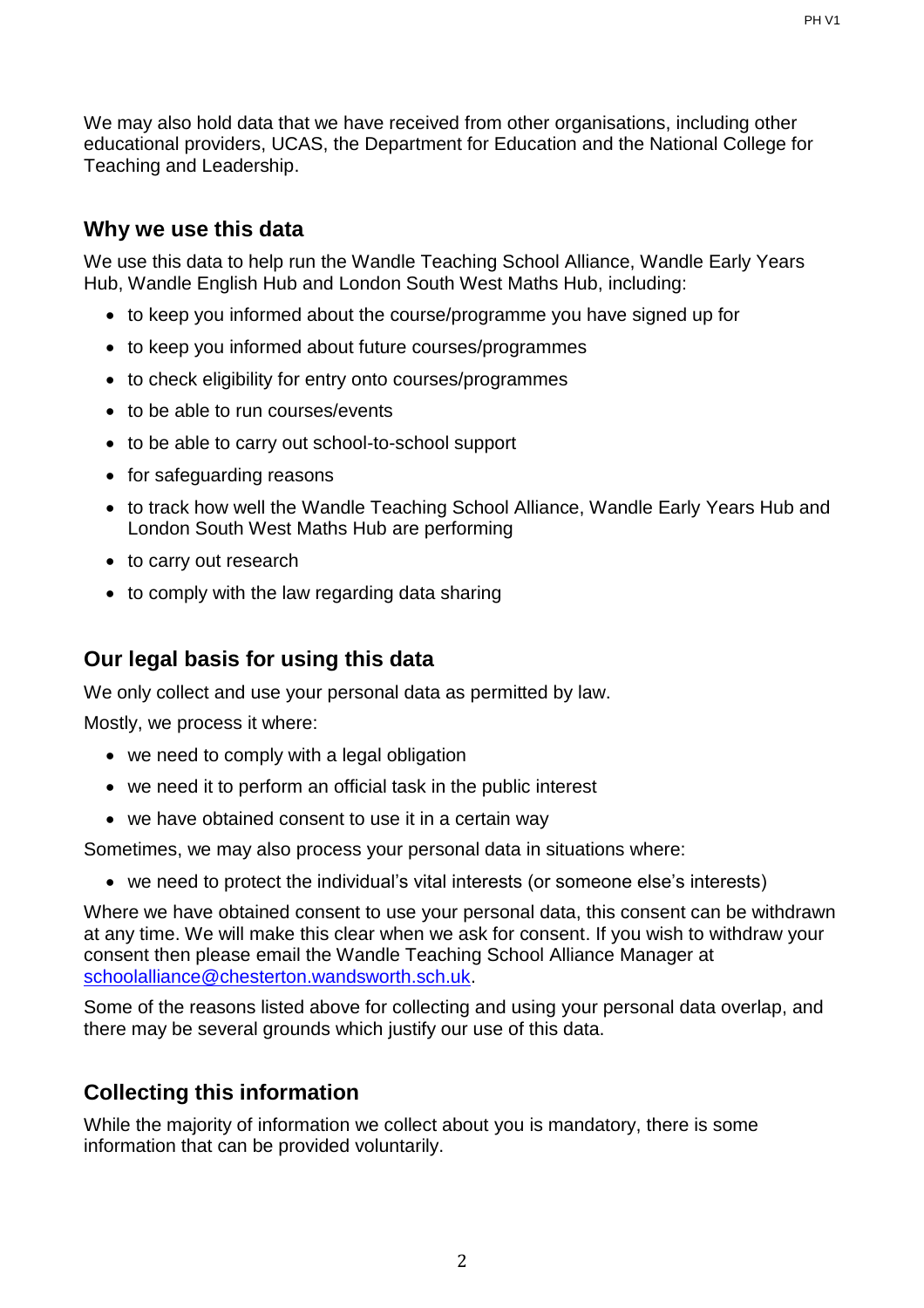Whenever we seek to collect information from you, we will make it clear whether providing it is mandatory or optional. We will always tell you if it is optional.

#### **How we store this data**

We keep personal information about you for six years after the completion/commissioning of the course/programme/services. We may also keep it longer if this is necessary in order to comply with our legal obligations.

We have a records management policy which sets out how long we must keep information about delegates for.

In most cases, we hold data for six years after the completion/commissioning of the course/programme/services.

The policy can be requested by emailing [schoolalliance@chesterton.wandsworth.sch.uk.](mailto:schoolalliance@chesterton.wandsworth.sch.uk)

#### **Data sharing**

We do not share information about you with any third party without consent unless the law and our policies allow us to do so.

Where it is legally required or necessary (and it complies with Data Protection Law) we may share personal information about delegates with:

- Our Local Authority
- The Department for Education (a government department)
- Educators and examining bodies
- Appropriate Bodies for registering NQTs
- Our regulator (the organisation or "watchdog" that supervises us), e.g. Ofsted
- Suppliers and service providers so that they can provide the services we have contracted them for
- Financial organisations for course/service fees
- Central government
- Professional advisers and consultants to support with the developments and management of the Wandle Teaching School Alliance / Wandle Early Years Hub / Wandle English Hub / London South West Maths Hub.
- Police forces, courts, tribunals

# **Transferring data internationally**

Where we transfer personal data to a country or territory outside the European Economic Area, we will do so in accordance with Data Protection Law.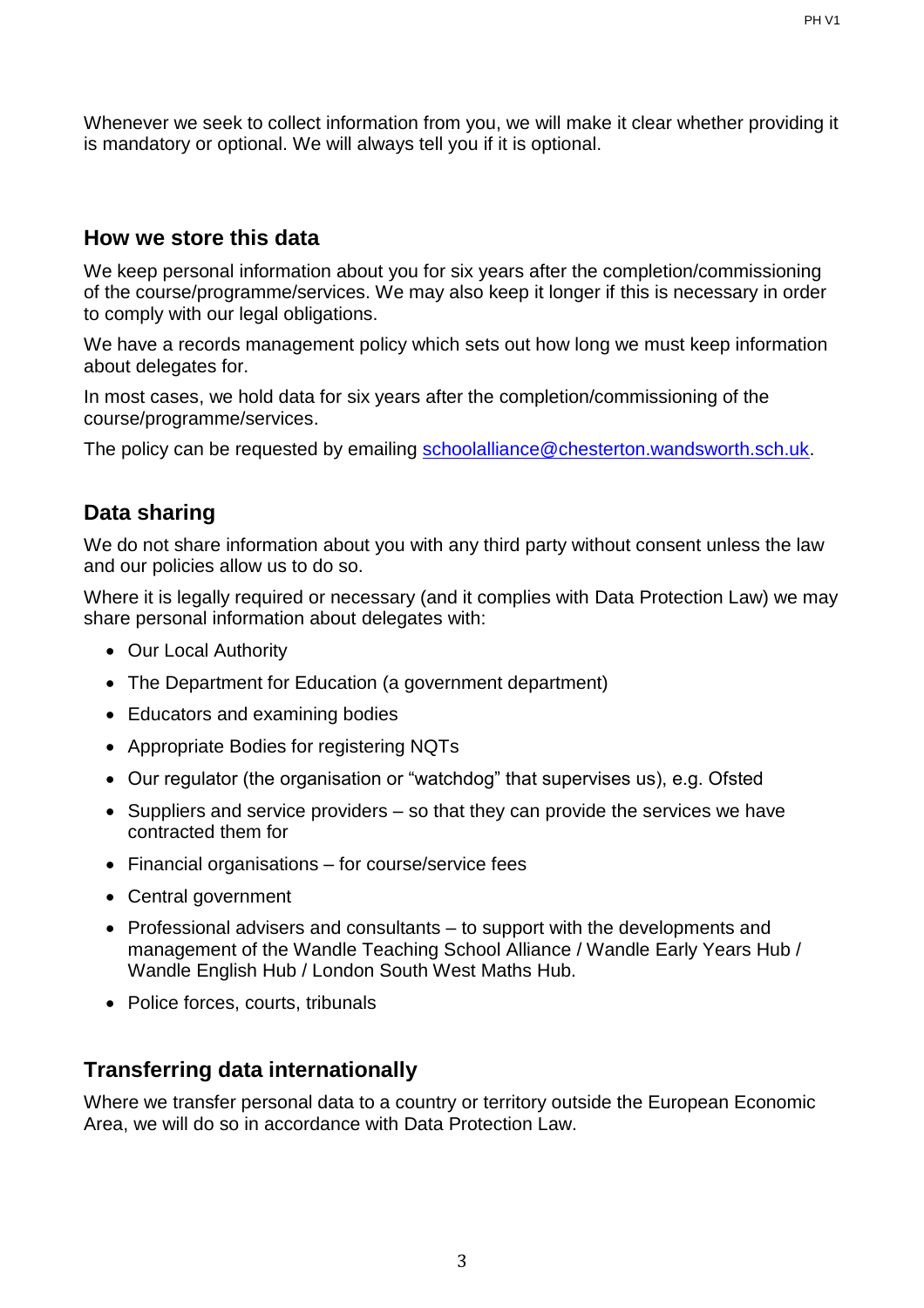# **Your rights regarding personal data**

Individuals have a right to make a **'subject access request'** to gain access to personal information that the Wandle Teaching School Alliance / Wandle Early Years Hub / Wandle English Hub / London South West Maths Hub holds about them.

If you make a subject access request, and if we do hold information about you, we will:

- give you a description of it
- tell you why we are holding and processing it, and how long we will keep it for
- explain where we got it from, if not from you
- tell you who it has been, or will be, shared with
- let you know whether any automated decision-making is being applied to the data, and any consequences of this
- give you a copy of the information in an intelligible form

Individuals also have the right for their personal information to be transmitted electronically to another organisation in certain circumstances.

If you would like to make a request, please contact our Data Protection Officer.

# **Other rights**

Under Data Protection Law, individuals have certain rights regarding how their personal data is used and kept safe, including the right to:

- object to the use of personal data if it would cause, or is causing, damage or distress
- prevent it being used to send direct marketing
- object to decisions being taken by automated means (by a computer or machine, rather than by a person)
- have inaccurate personal data corrected, in certain circumstances, deleted or destroyed, or restrict processing
- claim compensation for damages caused by a breach of the Data Protection **Regulations**

To exercise any of these rights, please contact our Data Protection Officer.

# **Complaints**

If you have a concern about the way we are collecting or using your personal data, we request that you raise your concern with us in the first instance by contacting the Data Protection Officer. Alternatively, you can contact the Information Commissioner's Office at <https://ico.org.uk/concerns/>

# **Contact us**

We take any complaints about our collection and use of personal information very seriously.